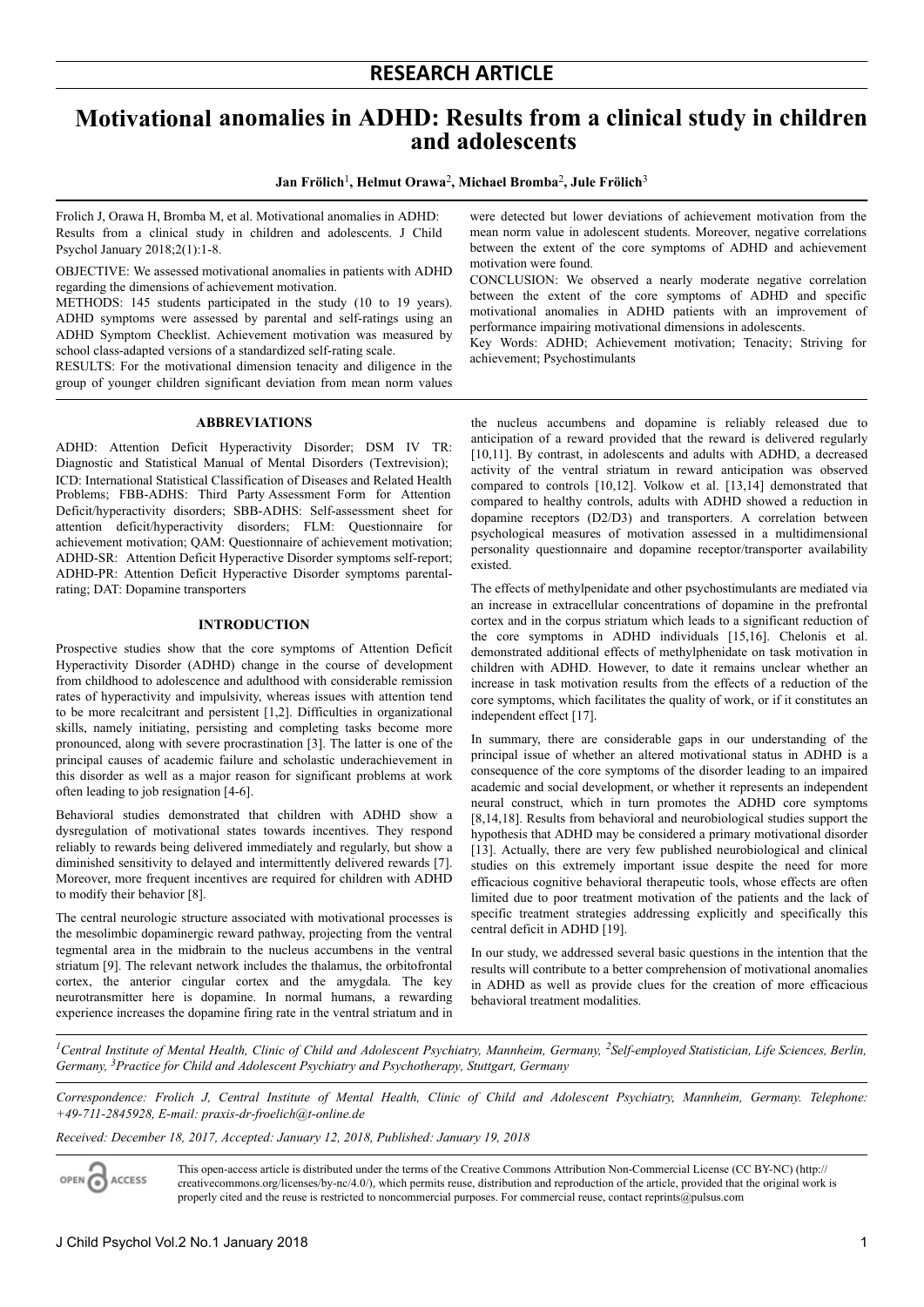## **Hypotheses**

This project was set up with the following hypotheses: We hypothesized

1. Motivational anomalies in children and adolescents with ADHD regarding the dimensions of achievement motivation and expected significant differences between the motivational profile of children and juveniles with ADHD compared with a normal peer group of the reference population.

2. A (significant) negative correlation between the ADHD total symptom score as well as for singular ADHD core symptoms and the dimensions of achievement motivation.

### **MATERIALS AND METHODS**

### **Study sample**

The study population was recruited from an outpatient clinical service of Child and Adolescent Psychiatry. The inclusion criteria were (1) a diagnosis of attention deficit hyperactivity disorder or a hyperkinetic disorder (DSM IV TR 314.00 or 314.01; ICD 10 F90.0 or F90.1, (2) age 10-19 years, and (3) IQ>85. We excluded children with any other comorbid psychiatric and somatic disorder to avoid potential confounding factors that could affect the motivational status. 145 students participated in the study, of which 21% (or 30 students) were female. The students attended either primary schools or comprehensive schools and secondary schools (e.g., grammar school, grades 4-13). The social status of the parents was characterized by an average or even elevated occupational qualification.

All pupils received psychostimulant medication for more than 3 months after undergoing a careful titration of methylphenidate i.R. or e.R. under participation of clinical, parent and teacher ratings [20]. The dosage ranged between 20 and 50 mg/day, the mean daily dosage of the entire sample being 28.5 mg. At the time of the assessment for the purpose of this study, parents reported satisfaction with the medical treatment of the ADHD core symptoms. None of the participants took part in any psychosocial treatment or psychotherapy at the time of the assessment. Medical appointments with the child's and adolescent's treating psychiatrist were held every 3 months, combined with a 45-minute group session consisting of psychoeducation about ADHD for the treated children and adolescents.

Our study was a non-interventional study. No ethics or institutional review board approvals were required. Informed parental consent as well as the consent of the child were obtained from all participants, and the study was performed according to the Ethical Principles for Medical Research Involving Human Subjects [21].

## **Measuring instruments**

ADHD symptoms were assessed by parental ratings using the German ADHD Symptom Checklist (FBB-ADHS), which assesses the diagnostic criteria for ADHD according to DSM-IV-TR and ICD 10 for hyperkinetic disorders. It consists of 20 items, each with a four-point rating scale (ranging from 0=not at all to 3=very much) that was proven to be internally consistent [22]. The questionnaire assesses inattention (9 items), hyperactivity (7 items) and impulsivity (4 items) on separate scales. These scales were proven to be internally consistent with alpha scores between 0.78 and 0.93. A construct validity of 0.69 has been demonstrated for the checklist [22,23].

ADHD symptoms of the children and adolescents were also assessed by self-ratings using the German ADHD Symptom Checklist (SBB-ADHS) [22]. The rating scale contents 20 items each with a four-point rating scale (ranging from 0=not at all to 3=very much) with all symptom criteria for the diagnosis of ADHD/hyperkinetic disorder according to ICD (and DSM-IV TR). Internal consistency for the symptom subscales is 0.69-0.75, and 0.87 for the total symptom scale.

Achievement motivation was measured by two different school classadapted versions, the FLM 4-6 and FLM 7-13 [24,25], a self-rating scale with 30 items. For the purpose of this publication, we use the English designation "questionnaire of achievement motivation -QAM". On a 5 point rating scale ("absolutely not true" through "absolutely true"), the principal aspects of achievement motivation are revealed: "striving for success", "tenacity and diligence", "fear of success" and "inhibitory test anxiety". In FLM 7-13, "activating test fear "is an additional subscale. Internal consistency of the FLM 4-6 for the 5 scales is between  $r=0.62$  and r=0.80 (n=596). Re-test reliability is between r=0.71 and r=0.85 (n=57). Internal consistency for the five scales in the FLM 7-13 is between  $r=0.62$ and  $r=0.74$  (n=817). Re-test reliability is  $r=0.67$  and  $r=0.76$ . Specific norm value tables (percent rank, t-value) for the two test versions exist for every single class and scale (n=602, FLM 4-6; n=823, FLM 7-13).

For the statistical analysis that we performed we compared mean values obtained in the study sample with the corresponding values given by the reference population of the measure instruments we used (FBB-ADHS; SBB-ADHS, FLM 4-6 and 7-13).

In the present study, two different t-tests were performed: Firstly, one sample t-test in order to prove the null hypothesis that a mean sample value is equal to 50 (mean reference value), and, secondly, the t-test for two independent samples.

Pearson correlation coefficients of t-values and scale values were computed in order to quantify the strength of relationship between the ADHD symptoms and different dimensions of achievement motivation.

The cut-off level for statistical significance was usually taken at 0.05. In correlation analysis, a second cut-off was set at 0.01. In case of multiple testing, the cut-off level for statistical significance was adjusted.

#### **RESULTS**

### **Achievement motivation in grades 4-6**

Deviation from mean norm value: Table 1 shows deviation from mean norm value concerning four different dimensions of performance motivation. Mean and standard deviation are presented, as well as quartiles and percentiles. Looking at mean deviation from the norm Tvalue, striving for achievement is about one third standard deviation lower than that of reference population. Tenacity and diligence is two third standard deviations lower than that of reference population. The meaning of this statement is explained in the acknowledgment.

On the other hand, the fear of success was more expressed with twenty percent of reference population's standard deviation, and inhibitory test fear was equivalent to the reference population. Only the deviation of tenacity and diligence is statistical significant at an adjusted cut-off level for statistical significance of p=0.0127.

## **Achievement motivation in grades 7-13**

Deviation from mean norm value: Table 1 also gives the deviations from mean norm value of the QAM dimensions for grades 7-13, which are close to the reference population with no statistically significant differences. Fear of success shows the highest deviations. The analysis reveals positive deviation of the same magnitude for activating test fear.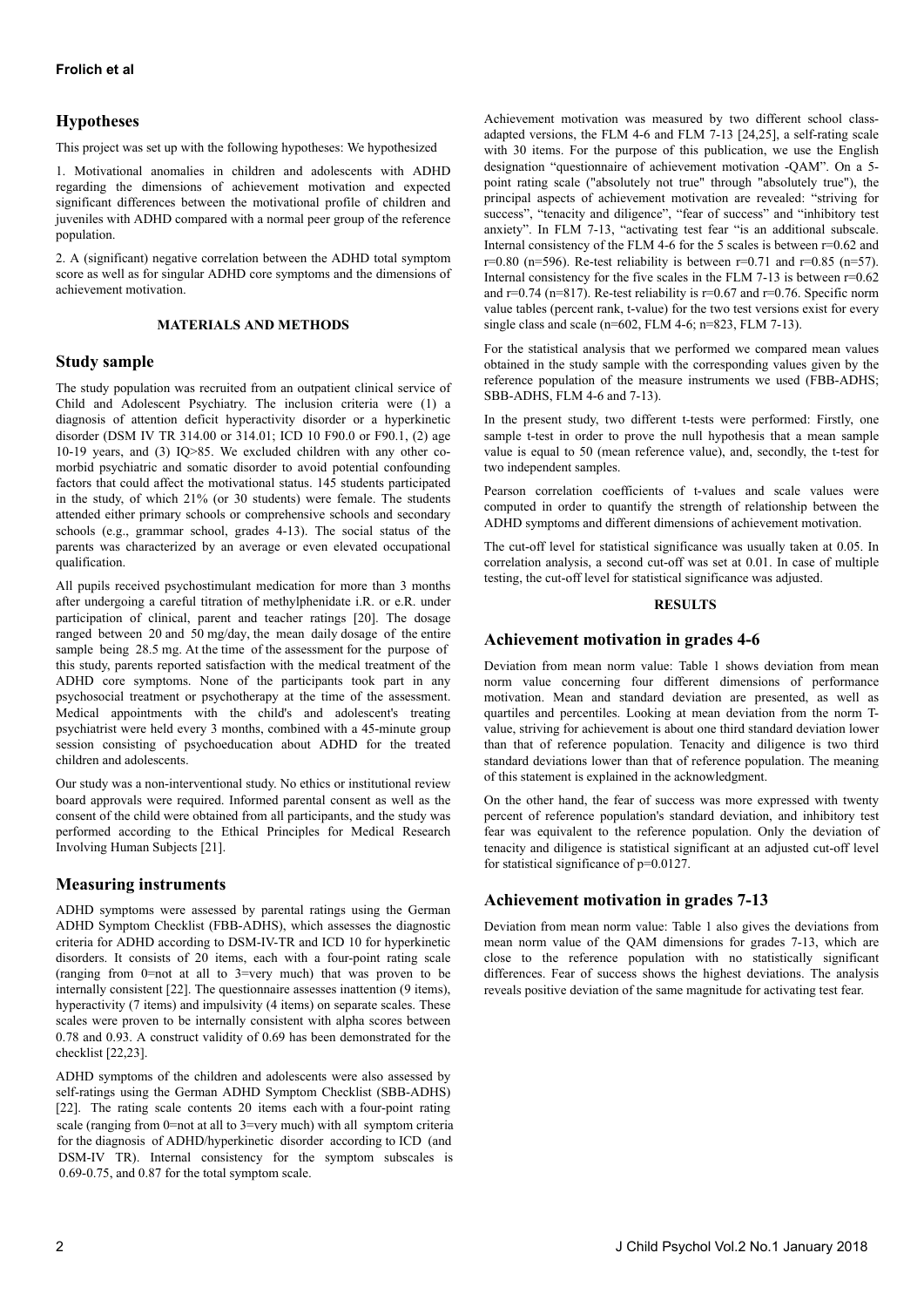**Table 1: Deviation from mean norm value for different dimensions of achievement motivation, grades 4 to 6 and grades 7 to 13 (QAM).**

|                          | Deviation of          |                                    |                                     |                           |                                |                         |
|--------------------------|-----------------------|------------------------------------|-------------------------------------|---------------------------|--------------------------------|-------------------------|
|                          |                       | <b>Striving for</b><br>achievement | <b>Tenacity</b><br>and<br>diligence | Fear of<br><b>success</b> | <b>Activating</b><br>test fear | Inhibitory<br>test fear |
|                          |                       |                                    | From mean norm value in self-report |                           |                                |                         |
|                          | Grade 4 to 6 (n=38)   |                                    |                                     |                           |                                |                         |
| Mean                     |                       | $-3.13$                            | $-6.97$                             | 2.16                      | -                              | 0.03                    |
| Std.<br><b>Deviation</b> |                       | 12.24                              | 9.38                                | 8.91                      |                                | 11.48                   |
|                          | 5                     | $-17.2$                            | $-24$                               | $-12$                     |                                | $-19$                   |
|                          | 25                    | $-12.5$                            | $-14.25$                            | -5                        |                                | $-10$                   |
| <b>Percentiles</b>       | 50                    | $-6.5$                             | $-7.5$                              | $\mathbf{1}$              |                                | -3                      |
|                          | 75                    | 8.25                               | $-1.5$                              | 8.25                      |                                | 7.25                    |
|                          | 95                    | 23                                 | 9.35                                | 19.2                      | $\qquad \qquad -$              | 23                      |
|                          | Grade 7 to 13 (n=103) |                                    |                                     |                           |                                |                         |
| <b>Valid cases</b>       |                       | 107                                | 106                                 | 106                       | 103                            | 105                     |
| Mean                     |                       | $-1.29$                            | 1.15                                | $-2.87$                   | 2.36                           | 0.98                    |
| Std.<br><b>Deviation</b> |                       | 10.51                              | 9.967                               | 11.278                    | 8.723                          | 9.147                   |
|                          | 5                     | $-16.8$                            | $-16$                               | $-22$                     | $-12$                          | $-16.1$                 |
|                          | 25                    | -9                                 | -7                                  | $-11$                     | $-2$                           | -5                      |
| <b>Percentiles</b>       | 50                    | $-4$                               | $\overline{2}$                      | -5                        | 2                              | 2                       |
|                          | 75                    | $\overline{7}$                     | 8.25                                | 6.25                      | 8                              | 8                       |
|                          | 95                    | 19                                 | 17                                  | 17.3                      | 19                             | 15.4                    |

### **Acknowledgment 1 (grades 4 - 6)**

The mean norm t-value for every single scale of QAM 4-6, i.e., the mean value of reference sample, is equal to 50 and its standard deviation is equal to 10. We computed the mean deviation of QAM-4-6 participants from the mean reference sample using statistical parameters and graphical instruments. We also performed a statistical test of the global null hypothesis that the mean difference between the individual t-value and the reference is 0. Analogously, we performed a one sample tests of the global null hypothesis that the mean of residuals to the mean reference t-value is zero (Since the above-mentioned residuals are approximately normally distributed, we were able to perform a one sample t-test).

The cut-off level for statistical significance is normally taken at  $\alpha$ =0.05. Since QAM consists of four (of five) dimensions, we must bear in mind multiplicity when performing statistical tests. Then the cut-off level for every single t-test is  $\alpha'=1-(1-0.05)^{1/m}$  in which m=the number of single ttests. Since we performed one t-test for each dimension of QAM, the cut-of f level for every single test in younger students is set at 0.0127.

### **Acknowledgment 2 (grades 7 - 13)**

103 students grade 7-13 were examined. They had complete information on all five QAM sub-scales: striving for achievement, tenacity and diligence, fear of success, activating test fear and inhibitory test fear. 4 students with lack of information in at least one of the five sub-scales were analysed. Activating test fear was the only measure in students in grades 7 and above.

In summary, no significant deviations from the norm value were obtained in either group of the study population on different dimensions of achievement motivation, except for the dimension tenacity and diligence in the group of younger children (\*). Moreover, we detected lower deviations of achievement motivation from the mean norm value in older students in grades 7-13 compared to pupils in grades 4-6.

## **Developmental profile of achievement motivation between grades 4 and 13**

Figure 1 illustrates the distribution of mean t-values of QAM dimensions by grade, and offers further information on the differences of achievement motivation between younger and older pupils, grade by grade. The profile of achievement motivation for the entire study population is shown. We detected the following characteristics for the different dimensions of achievement motivation.

- Activating test fear (which was only measured in grade 7 and higher) shows more or less constant positive deviations across all grades except for grades 8 and 13 (the latter one represents only one student).

- For tenacity and diligence between grades 4 and 8, negative deviations or deviations close to zero from the mean were observed, whereas beginning with grade 10 this dimension increased in the positive direction.

-The performance of striving for achievement is very similar to the dimension of tenacity and diligence, whereby positive expressions of this dimension are located from grades 9 and 10 onward, with its highest expression in grade 13.

-If we look at the deviation of fear of success, it stands nearly mirrorinverted in relation to both last mentioned variables when the line of zero deviation is the axis of symmetry. Whereas fear of success is expressed above the mean until grade 7, it becomes negative below the mean beginning with grade 8 and it continuously diminishes until grade 12.

-A remarkable positive deviation of inhibitory test fear is restricted to grades 11 and 12 since all other grades show negligible deviations close to zero.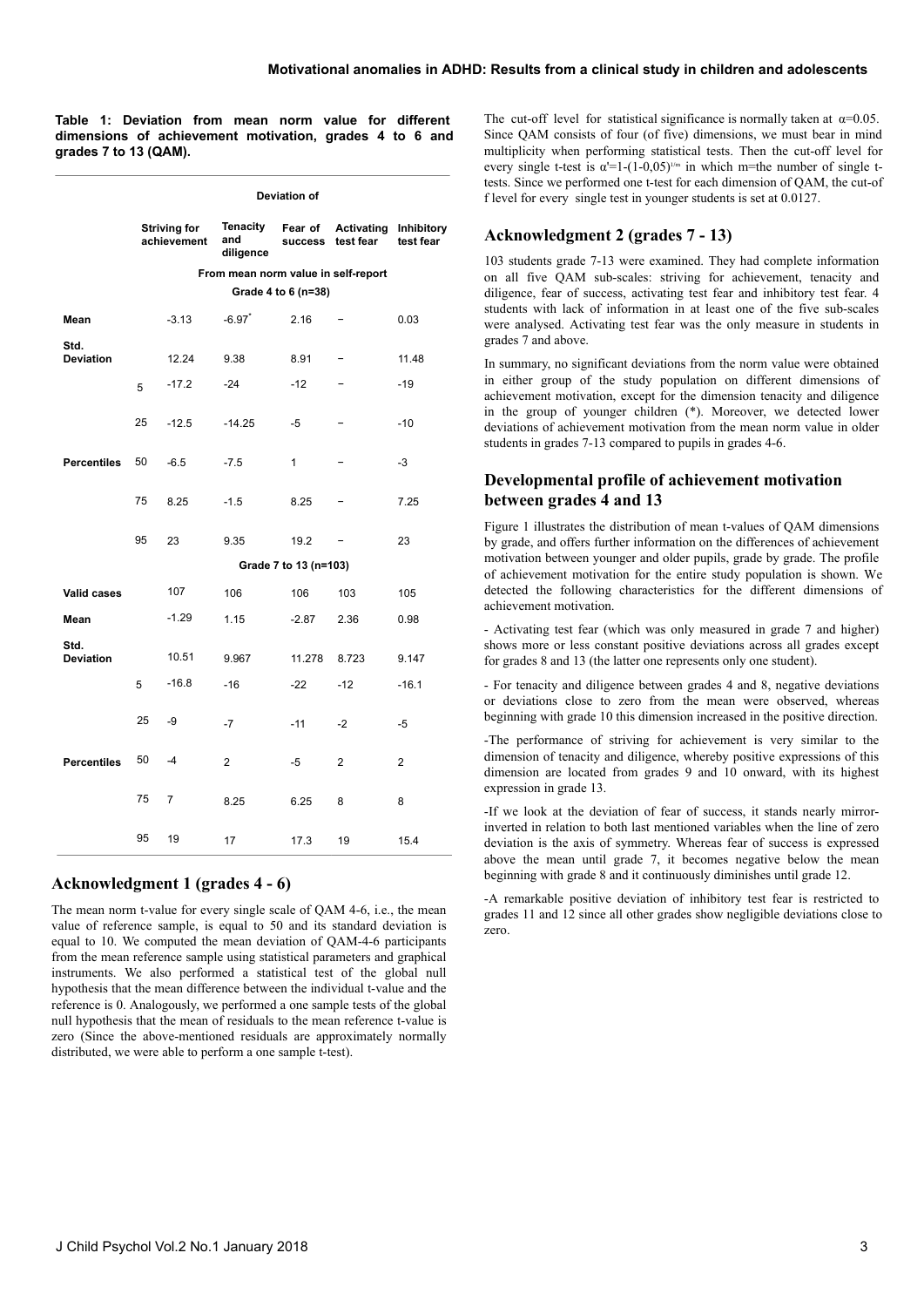

### **Acknowledgment**

Because grades 4 and 13 together only account for 3 students, the respective mean deviations are not as representative as that one's of the other grades. The absence of the purple-coloured bar chart in grades 5 and 6 reflects the fact that activating test fear is not part of the achievement motivation index in lower grades.

## **Comparison of t-values for overall achievement motivation by grade**

We integrated all four dimensions of achievement motivation by calculating an overall mean t-value. Then we compared the overall mean value of groups of grades. We could not detect a statistically significant mean difference between both grade groups under consideration (p=0.18). The overall mean t-values were not far from the norm value of 50.

## **Comparison of t-values for different dimensions of achievement motivation by grade**

Table 2 shows the mean values and the standard deviations for each of the four dimensions of achievement motivation by group of grades which were directly comparable. In the dimension striving for achievement, we could not detect significant differences between lower and higher grades (p=0.37, independent sample t-test), whereas younger pupils reported lower values in tenacity and diligence being statistically significant at the adjusted cut-off level of 0.0127. On the other hand, the older age group (7-13) scored significantly lower on fear of success (p=0.007). The dimension inhibitory test fear did not discriminate between the two groups  $(p=0.61)$ .

**Table 2: Dimensions of achievement motivation: Mean t-values**

| and standard deviation by group of grades. |       |                          |       |       |                          |       |
|--------------------------------------------|-------|--------------------------|-------|-------|--------------------------|-------|
| Dimension of                               |       | 4th to 6th grade         |       |       | 7th to 13th grade        |       |
| achievement<br>motivation                  | Mean  | Std.<br><b>Deviation</b> | Cases | Mean  | Std.<br><b>Deviation</b> | Cases |
| <b>Striving for</b><br>achievement         | 46.87 | 12.24                    |       | 48.71 | 10.51                    | 107   |
| <b>Tenacity and</b><br>diligence           | 43.03 | 9.38                     | 38    | 51.15 | 9.97                     | 106   |
| <b>Fear of success</b>                     | 52.16 | 8.92                     |       | 47.13 | 11.28                    |       |
| Inhibitory test<br>fear                    | 50.03 | 11.48                    |       | 50.98 | 9.15                     | 105   |

## **Summary of a grade specific profile of achievement motivation**

In younger students attending grades 4 to 7, we found an achievement motivation profile characterized by positive deviation from the mean norm value concerning fear of success and a negative deviation regarding striving for achievement and tenacity and diligence. The lower the grade, the more expressed is the deviation. In older students attending grades 10 to 13, we established a continuous change in signs of deviation since we noticed an achievement motivation profile that is characterized by a negative deviation in fear of success and a positive one in striving for achievement plus tenacity and diligence. The higher the grade, the more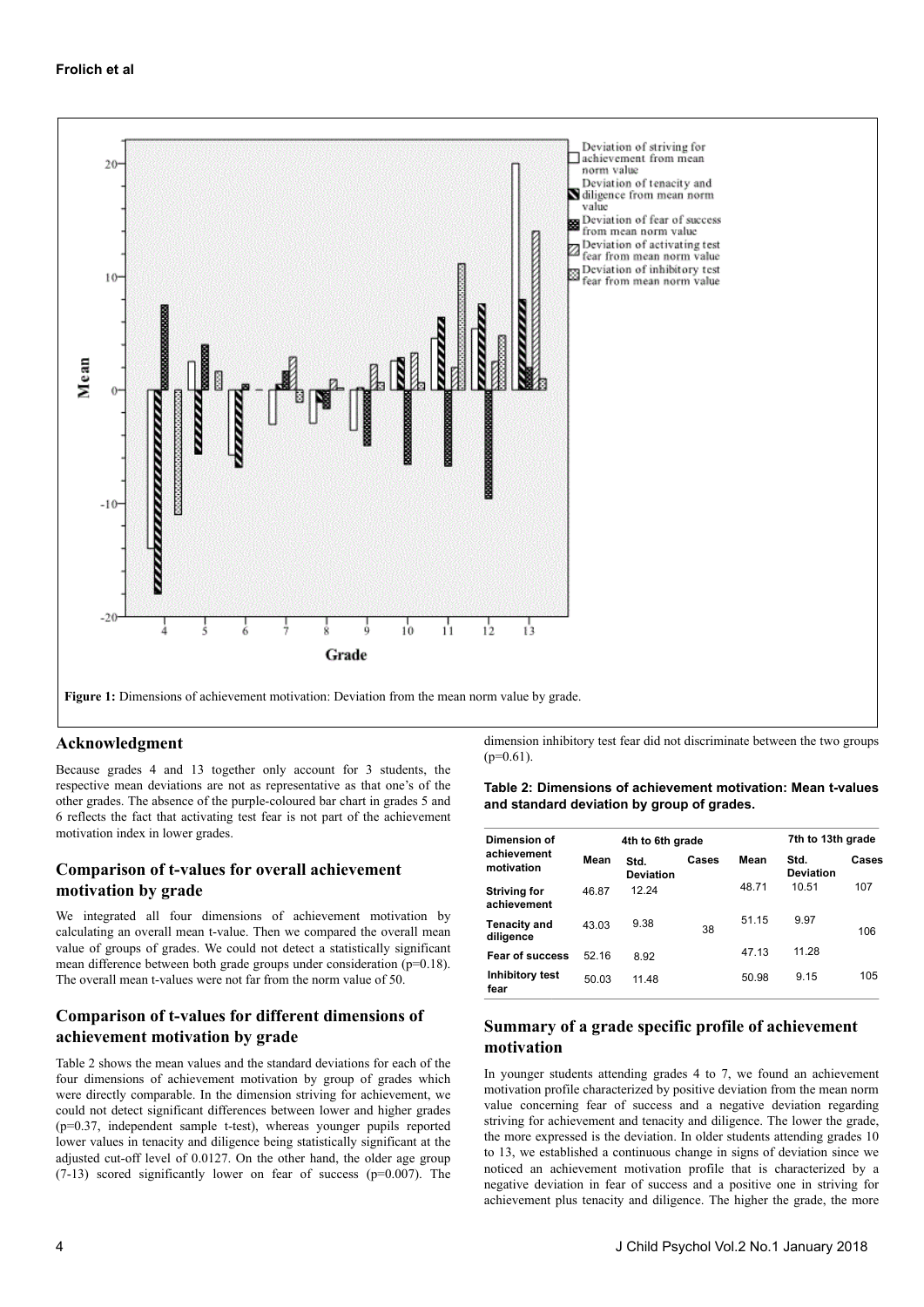expressed is the deviation of these two dimensions. Students attending grades 8 and 9 are characterized by a transition state.

The strength of the mean deviation across all grades is U-shaped in two respects: We have a U-shaped dispersion of positive deviations and an inverse one concerning the negative ones.

### **ADHD symptom expression of the study population**

We measured ADHD core symptoms by self-reports (SR) and parental rating (PR) in two different age groups, one with students aged 11-13, and the second one with students aged between 14 and 17. We transformed the measurements as deviations from the mean norm value for ease of comparability.

We performed a one sample t-test for ADHD total score as well as for every single core symptom with a statistical significance of p<0.0005 for every dimension.

#### **Study population: Age 10-13**

**ADHD symptoms self-report (ADHD-SR):** The results of the selfevaluation report are presented as deviation from the mean norm value in Table 3a. Together with the 5 and 95 percentiles, the three quartiles give an impression of the distribution of deviation.

As Table 3a shows, the mean ADHD total score of our study population as a global measure for ADHD symptom expression is nearly a half standard deviation (4.27) higher than the mean of the reference population. Among the three dimensions, the deviation is more pronounced for inattention (5.27) than for hyperactivity and impulsivity (4.27 and 3.83, respectively). Only 25 percent of the study population shows an ADHD symptom expression which falls below the mean reference value, and 50 percent show a symptom expression which is less than a half standard deviation (5.1) higher than the mean reference population.

**ADHD symptoms parental report (ADHD-PR):** Table 3a also shows that ADHD symptom expression was much more pronounced in parental ratings compared with students' own ratings in this age group.

#### **Study population: Age 14-9**

**ADHD symptoms self-report (ADHD-SR):** Table 3b shows the respective deviations from the mean norm values in the study population, aged between 14 and 19. The symptom scores were moderately higher compared to the reference population. 25% of the study population show ADHD symptoms which fall below the mean reference value except for hyperactivity, with a symptom expression less than a half standard deviation (5.1) lower than mean reference population.

**ADHD symptoms parental report (ADHD-PR):** Mean parental scores in the older age group, aged between 14 and 19, were remarkably higher than the self-reported values of their children. This held true for all dimension of the ADHD scale as well as the total score. Compared to the mean parental scores of the younger age group, parental ratings for the core symptom inattention were about 3 units higher in the older age group, and 2 units higher for the total symptom score.

In students' self and parental reports of both age groups, we performed a one sample t-test for ADHD total score as well as for every single core symptom. The adjusted cut-off level for the statistical significance for each single test was set at  $p=1-(1-0.05)1/8=0.0064$  in younger as well as in older students. The test procedure revealed p<0.0005 for every dimension, what means, that the expression of ADHD core symptoms was significantly higher compared with the reference population. Total symptom expression according to parental ratings was higher in the group with older students; for inattention the highest difference could be detected.

**Table 3a: Deviation from mean norm values, ADHD-SR and ADHD-PR, age 10-13.**

|                      |    | <b>Deviation of</b> |                                         |          |                            |
|----------------------|----|---------------------|-----------------------------------------|----------|----------------------------|
|                      |    |                     | Inattention Hyperactivity Impulsivity   |          | <b>ADHD</b><br>total score |
|                      |    |                     | From mean norm value in self-report     |          |                            |
| <b>Mean</b>          |    | 5.27                | 4.27                                    | 3.83     | 4.27                       |
| <b>Std.Deviation</b> |    | 8.17                | 8.5                                     | 6.68     | 7.23                       |
|                      | 5  | $-5.1$              | $-10.2$                                 | $-5.1$   | $-9.69$                    |
|                      | 25 | 0                   | $\Omega$                                | $\Omega$ | $\Omega$                   |
| <b>Percentiles</b>   | 50 | 5.1                 | 5.1                                     | 5.1      | 5.1                        |
|                      | 75 | 12.76               | 10.2                                    | 10.2     | 10.2                       |
|                      | 95 | 20.41               | 15.31                                   | 15.31    | 15.31                      |
|                      |    |                     | From mean norm value in parent's report |          |                            |
| <b>Mean</b>          |    | 8.7                 | 9.03                                    | 8.95     | 9.45                       |
| <b>Std.Deviation</b> |    | 4.78                | 4.6                                     | 7.55     | 5                          |
|                      | 5  | 0.51                | $\Omega$                                | $-5.1$   | 0.51                       |
|                      | 25 | 5.1                 | 5.1                                     | 5.1      | 5.1                        |
| <b>Percentiles</b>   | 50 | 10.2                | 10.2                                    | 10.2     | 10.2                       |
|                      | 75 | 10.2                | 10.2                                    | 15.31    | 10.2                       |
|                      | 95 | 19.9                | 15.31                                   | 20.41    | 20.41                      |

**Table 3b: Deviation from mean norm values, ADHD-SR and ADHD-PR, age 14-19.**

|                      |    | <b>Deviation of</b> |                                         |        |                            |
|----------------------|----|---------------------|-----------------------------------------|--------|----------------------------|
|                      |    |                     | Inattention Hyperactivity Impulsivity   |        | <b>ADHD</b><br>total score |
|                      |    |                     | From mean norm value in self-report     |        |                            |
| Mean                 |    | 6.98                | 4.68                                    | 5.04   | 5.16                       |
| <b>Std Deviation</b> |    | 9.6                 | 9.14                                    | 7.45   | 9.32                       |
|                      | 5  | $-10.2$             | $-10.2$                                 | $-5.1$ | $-10.2$                    |
|                      | 25 | 0                   | $-5.1$                                  | 0      | 0                          |
| <b>Percentiles</b>   | 50 | 5.1                 | 5.1                                     | 0      | 5.1                        |
|                      | 75 | 15.31               | 10.2                                    | 10.2   | 10.2                       |
|                      | 95 | 20.41               | 20.41                                   | 15.31  | 20.41                      |
|                      |    |                     | From mean norm value in parent's report |        |                            |
| Mean                 |    | 11.78               | 9.11                                    | 9.6    | 11.24                      |
| <b>Std Deviation</b> |    | 6.99                | 5.38                                    | 6.31   | 7.25                       |
|                      | 5  | $-3.83$             | 0                                       | 0      | $-3.83$                    |
| <b>Percentiles</b>   | 25 | 10.2                | 5.1                                     | 5.1    | 10.2                       |
|                      | 50 | 10.2                | 10.2                                    | 10.2   | 10.2                       |
|                      | 75 | 15.31               | 10.2                                    | 15.31  | 15.31                      |
|                      | 95 | 20.41               | 20.41                                   | 20.41  | 20.41                      |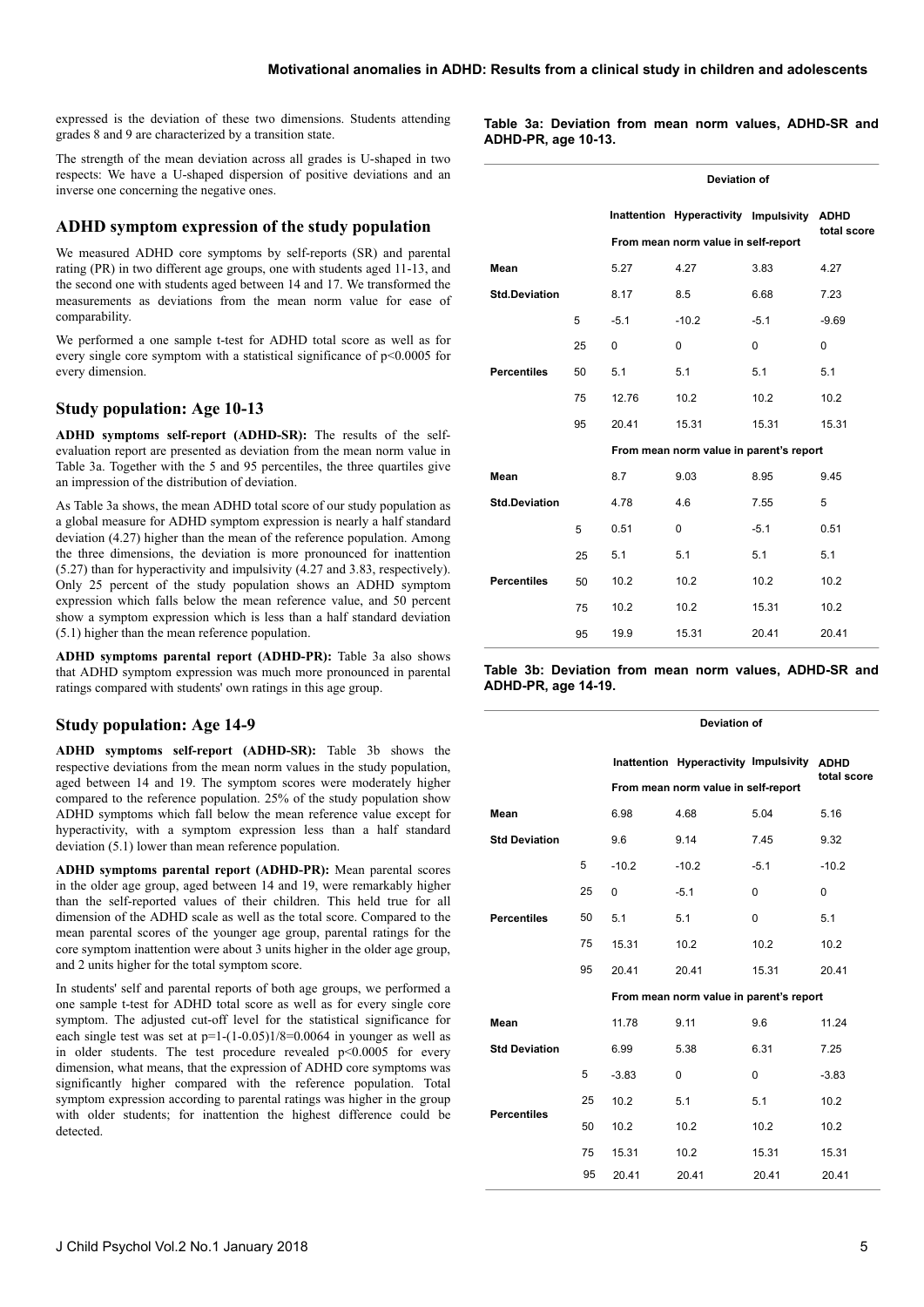## **Correlations between achievement motivation and ADHD symptoms**

Correlation analysis of QAM 4-6 and 7-13 with the ADHD values is performed on the basis of 38 and 103-107 students, respectively.

**Grades 4-6:** As demonstrated in Table 4, only low or very low, mostly negative, correlations for children between grades 4 and 6 were revealed between achievement motivation and ADHD total symptom score according to self-reports and parental reports.

Considering single core symptoms in this subgroup for the symptom inattention, weak negative correlations were observed for striving for achievement (-0.29) as well as for tenacity and diligence (-0.36) according to parents' ratings. According to self-reports, a low negative correlation existed only for tenacity and diligence (-0.34). For the core symptom hyperactivity, only a weak negative correlation with fear of success (-0.27) existed according to parents' reports. For the core symptom impulsivity, a low correlation with striving for achievement according to parental (0.34) and self-reports (0.33) was demonstrated; furthermore, according to selfreports for fear of success (0.32) and according to parental reports for inhibitory test fear (0.27).

**Grades 7-13:** Overall, as demonstrated in Table 4, for adolescents in grades 7-13, stronger and mostly negative correlations between ADHD symptoms and achievement motivation were revealed based on parental and self-reports. On the basis of scale values in older students, even a moderate negative correlation was revealed.

For ADHD total symptom score according to parental reports, nearly moderate negative correlations existed for the variables tenacity and diligence (-0.43) as well as for inhibitory test fear (-0.32). According to self-reports, a nearly moderate negative correlation existed only for tenacity and diligence (-0.47).

For inattention, a weak and nearly moderate correlation with tenacity and diligence was observed according to parental (-0.39) and self-reports (-0.46), respectively. Similar but slightly weaker correlations also existed for the core symptoms hyperactivity (-0.29 each).

For the core symptom impulsivity, weak negative correlations existed with the dimension of tenacity and diligence according to parental reports (-0.34) and according to self-reports (-0.22). In parental but not in selfreports, a low negative correlation was seen for inhibitory test fear for core symptoms hyperactivity (-0.30) and impulsivity (-0.26).

For the core symptom hyperactivity, a weak negative correlation with inhibitory test fear was detected according to parental ratings (-0.30).

#### **Table 4: Correlation between dimensions of Achievement Motivation (QAM) and core symptoms of ADHD (both measured by t-values).**

**Achievement motivation and ADHD total score**

| <b>ADHD: Total score</b>                |             |                       |                       |                          |  |  |
|-----------------------------------------|-------------|-----------------------|-----------------------|--------------------------|--|--|
| <b>Achievement</b><br><b>Motivation</b> | (QAM 4-6)   | (QAM 7-13)            |                       |                          |  |  |
| <b>Dimension</b>                        | Self-report | <b>Parents report</b> | Self-<br>report       | <b>Parents</b><br>report |  |  |
| <b>Striving for</b><br>achievement      | 0.03        | $-0.01$               | $-0.03$               | $-0.18$ **               |  |  |
| <b>Tenacity and</b><br>diligence        | $-0.21$     | $-0.24$               | $-0.47$ <sup>**</sup> | $-0.43$ **               |  |  |
| Fear of success                         | 0.04        | $-0.19$               | 0.15                  | 0.03                     |  |  |
| Activating<br>test<br>fear              |             |                       | $-0.02$               | $-0.08$                  |  |  |

| Inhibitory test<br>fear                 | 0.13                                   | 0.22                       | 0.07                  | $-0.32$                  |
|-----------------------------------------|----------------------------------------|----------------------------|-----------------------|--------------------------|
|                                         | Achievement motivation and inattention |                            |                       |                          |
|                                         |                                        | <b>ADHD: inattention</b>   |                       |                          |
| <b>Achievement</b><br><b>Motivation</b> | (QAM 4-6)                              | (QAM 7-13)                 |                       |                          |
| <b>Dimension</b>                        | Self-report                            | <b>Parents report</b>      | Self-<br>report       | <b>Parents</b><br>report |
| <b>Striving for</b><br>achievement      | $-0.14$                                | $-0.29$ nearly $\check{ }$ | $-0.04$               | $-0.03$                  |
| <b>Tenacity and</b><br>diligence        | $-0.34$ <sup>*</sup>                   | $-0.36^{*}$                | $-0.46$ <sup>**</sup> | $-0.39$ **               |
| Fear of success                         | $-0.05$                                | $-0.26$                    | 0.09                  | $-0.11$                  |
| <b>Activating test</b><br>fear          |                                        |                            | $-0.09$               | $-0.1$                   |
| Inhibitory test<br>fear                 | 0.04                                   | 0.07                       | 0.14                  | $-0.16$                  |

**Achievement motivation and hyperactivity**

#### **ADHD: Hyperactivity**

| <b>Achievement</b><br><b>Motivation</b> | (QAM 4-6)   |                       | (QAM 7-13)            |                          |
|-----------------------------------------|-------------|-----------------------|-----------------------|--------------------------|
| <b>Dimension</b>                        | Self-report | <b>Parents report</b> | Self-<br>report       | <b>Parents</b><br>report |
| <b>Striving for</b><br>achievement      | 0.09        | 0.09                  | $-0.02$               | $-0.12$                  |
| <b>Tenacity and</b><br>diligence        | $-0.19$     | $-0.11$               | $-0.29$ <sup>**</sup> | $-0.29^{n}$              |
| Fear of success                         | 0.09        | $-0.27$ nearly        | 0.15                  | 0.08                     |
| <b>Activating test</b><br>fear          |             |                       | 0.07                  | $-0.11$                  |
| <b>Inhibitory test</b><br>fear          | 0.26        | 0.04                  | $-0.03$               | - 0.30"                  |
|                                         |             |                       |                       |                          |

#### **Achievement motivation and impulsivity**

#### **ADHD: Impulsivity**

| <b>Achievement</b><br><b>Motivation</b> | (QAM 4-6)   |                       | (QAM 7-13)           |                          |
|-----------------------------------------|-------------|-----------------------|----------------------|--------------------------|
| <b>Dimension</b>                        | Self-report | <b>Parents report</b> | Self-<br>report      | <b>Parents</b><br>report |
| <b>Striving for</b><br>achievement      | $0.33^{*}$  | $0.34$ <sup>*</sup>   | 0.08                 | $-0.11$                  |
| <b>Tenacity and</b><br>diligence        | 0.03        | 0.08                  | $-0.22$ <sup>*</sup> | $-0.34$ **               |
| <b>Fear of success</b>                  | $0.32^*$    | 0.09                  | 0.13                 | 0.1                      |
| <b>Activating test</b><br>fear          |             |                       | 0.04                 | $-0.02$                  |
| <b>Inhibitory test</b><br>fear          | 0.16        | 0.27 nearly           | 0.08                 | $-0.26$                  |

#### **Acknowledgment**

Pearson correlation coefficients indicated with an asterisk (\*) are significantly different from zero (p<0.05). Coefficients indicated with a double asterisk (\*\*) are highly significantly different from zero ( $p<0.01$ ).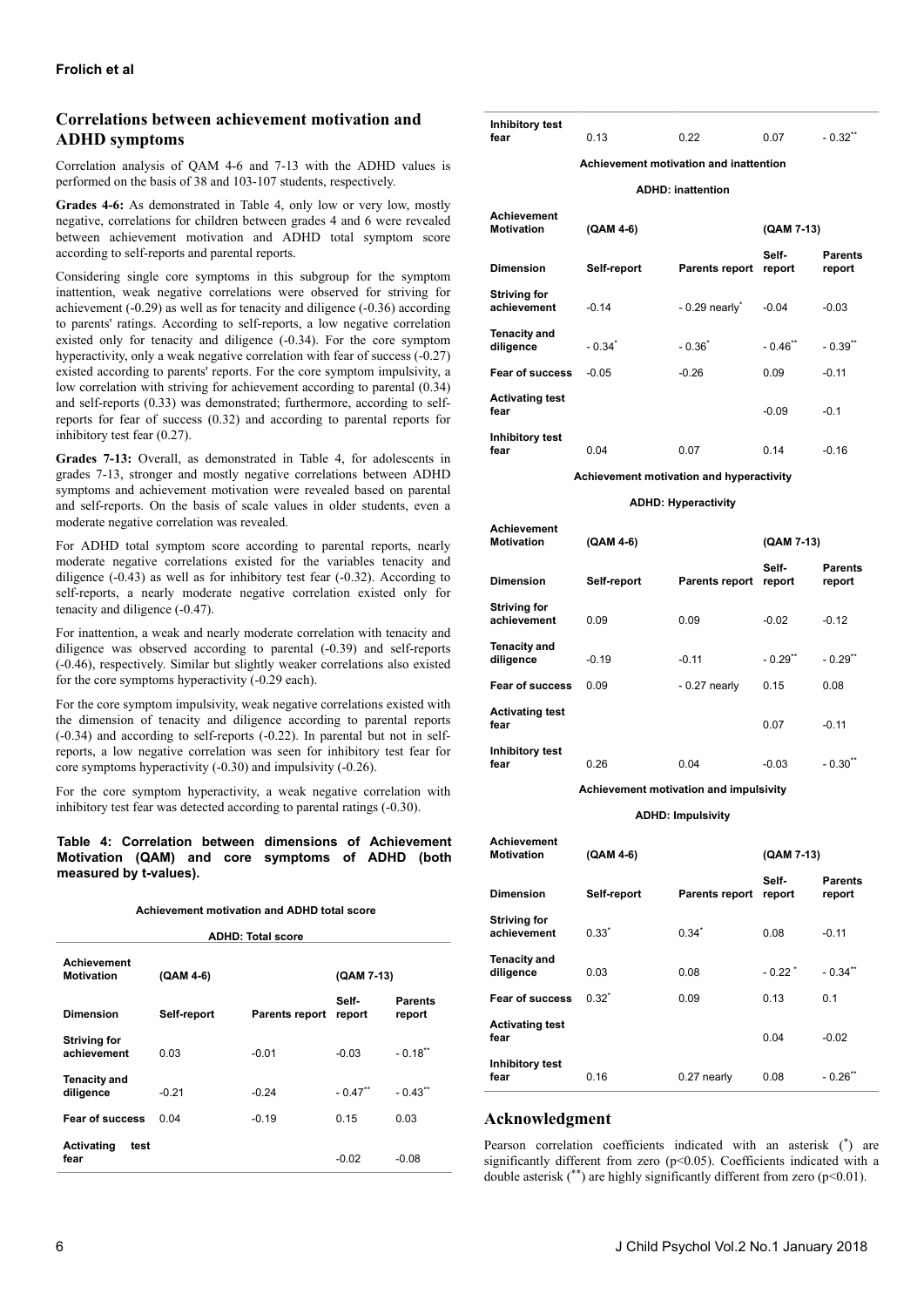#### **Motivational anomalies in ADHD: Results from a clinical study in children and adolescents**

Pearson correlation coefficients of T-values and scale values will be computed. Regularly, correlation coefficients whose absolute values are greater or equal 0.2 but fall below 0.5 are called "weak (or low) correlations". Correlations whose absolute values are greater or equal 0.5 but fall below 0.7 are called "moderate" correlations.

#### **DISCUSSION**

In summary, there were no significant deviations from the norm value in either group of the study population on different dimensions of achievement motivation, except for the dimension tenacity and diligence in the group of younger children. Moreover, we detected lower deviations of achievement motivation from the mean norm value in older students in grades 7-13 compared to pupils in grades 4-6. The developmental profile of achievement motivation shows a more differentiated and highly interesting results if we consider younger and older students: In younger students in grades 4 to 7, we found an achievement motivation profile characterized by deficits regarding striving for achievement and tenacity and diligence and by a positive deviation from the mean norm value concerning the fear of success. The lower the grade, the more expressed the deviation.

In older students attending grades 10 to 13, a continuous change in signs of deviation is observed since the achievement motivation profile is characterized by negative deviation related to the fear of success, and a positive one concerning striving for achievement and tenacity and diligence. The higher the grade, the more expressed is the deviation of these two dimensions. Additionally, older students display positive deviations concerning activating test fear and - restricted to ages 11 and 12 -inhibitory test fear.

Students attending grades 8 and 9 are characterized by a transition state.

As regards our first hypothesis, we can state that on the one hand no significant motivational anomalies consisted between students with ADHD and their peers without this condition (except for the dimension tenacity and diligence in younger students), possibly due to the fact that we assessed stimulant-medicated students with at least a clinically effective ADHD core symptom reduction though statistical analysis still revealed significantly elevated ADHD-symptom expression. On the other hand, the analysis of an age and/or grade-specific motivational profile reveals a much more differentiated pattern with remarkable deviations especially for the clinically most important motivational dimensions of tenacity/diligence and striving for achievement.

Considering the relationship between the ADHD symptoms and achievement motivation, notable results can be presented; namely, in younger students no significant correlation between ADHD total symptom score and different dimensions of achievement motivation were established, whereas there was a significant negative correlation between the core symptom inattention and tenacity/diligence as well as striving for achievement according to parental and student ratings. No such correlation could be demonstrated for the core symptom hyperactivity. Very interestingly, the negative correlation between ADHD symptoms and different dimensions of achievement motivation was stronger in the study group with older students. This finding was most revealed for the correlation between the ADHD total symptom score, including all core symptoms, and the dimension tenacity and diligence according to parental and student ratings. This stronger correlation is possibility related to the higher ADHD symptom expression in the group with older students. Finally, in this subgroup of the study sample, a weak but significant negative correlation between ADHD symptoms and inhibitory test fear existed according to parental ratings.

Nora Volkow et al. observed similar correlations. In their study, scores on the achievement scale as a measuring instrument of motivation were significantly lower in ADHD participants than in controls [15]. Moreover, in the same study, a significant correlation between the score on the achievement scale and dopamine in the nucleus accumbens in terms of D2/D3 receptors and the dopamine transporters (DAT) was obtained, but not in the control group. Our results are also at least partially consistent with Volkow's study results as regards the correlation of specific ADHD

core symptoms with achievement motivation. We observed the same negative correlation between inattention and motivational measures and also for impulsivity, but not as stringently for hyperactivity.

In so far as our second hypothesis, we found a significant correlation between ADHD core symptoms and achievement motivation, dependent on specific core symptoms as well as on the age of the participants.

How can we interpret these striking results? To our knowledge, there are no similar research results assessing achievement motivation in children and adolescents with ADHD.

As Volkow et al. demonstrated repeatedly, our study results equally strongly suggest that there is at least a nearly moderate negative correlation between the extent of the core symptoms of ADHD and specific motivational anomalies in ADHD patients treated with psychostimulants [13,15].

A very helpful result for the interpretation of our study was the detection of a developmental profile of achievement motivation with an improvement of performance impairing motivational dimensions (tenacity and diligence as well as striving for achievement) in older students. As an explication, we refer to the already cited studies that demonstrated a dysfunction in the reward system in ADHD [26]. With the identification of personally relevant and strong rewards that are individually salient enough, motivational and behavioral changes can be induced [27]. In our study, students in grade 9 and older were confronted with graduation from school, suggesting that this important goal may have been individually meaningful enough to booster their achievement motivation.

### **Clinical implications**

Our study results are in high accordance with the recommendations formulated by Modesto-Lowe et al. for clinicians working with ADHD patients in their noteworthy literature review from 2013 [28]. In summary, these authors highlight the importance of intensive motivational work with ADHD children and adolescents in a differentiated way. Whereas for younger children the consequent application of reward and mild punishment procedures play an important role, a different strategy should be adopted in adolescents using a shared decision -making approach. Treatment principles that increase the intrinsic motivation become more important, for example by implementing motivational interviewing [29]. Another helpful technique may be patient coaching with the main task to jointly identify patient-tailored goals, helping the patients initiate and follow-through with taking the necessary steps in this regard [30,31]. Our results emphasize these suggestions as we identified significantly more motivational deficits in younger children than in adolescents.

#### **Limitations**

This study investigated patients with ADHD treated with psychostimulant medications. It is conceivable that the correlations between ADHD core symptoms and motivational deficits, which are identified here at least partially, are more pronounced in untreated children. For this purpose, further studies should be carried out in untreated children and adolescents with ADHD, as well as investigating motivational anomalies in the course of time before and during treatment.

In this way, the question of the extent to which the manifestation of the core symptoms influences the motivational deficits could be explored in more detail. The hypothesis here is that the motivational deficits are more pronounced before therapy and tend to improve along with the reduction of ADHD core symptoms in the course of therapy.

In addition to studying drug-treated children and adolescents, it would be of great utility to carry out the same investigation under conditions of a behavioral intervention, since this would additionally reveal a possible influence of different treatment modalities on motivational variables.

Above all, if one postulates that in the course of becoming older, changes occur both with regard to motivational deficits, a significantly larger study sample should be investigated with a sufficient and identical number of subjects in the individual age groups.